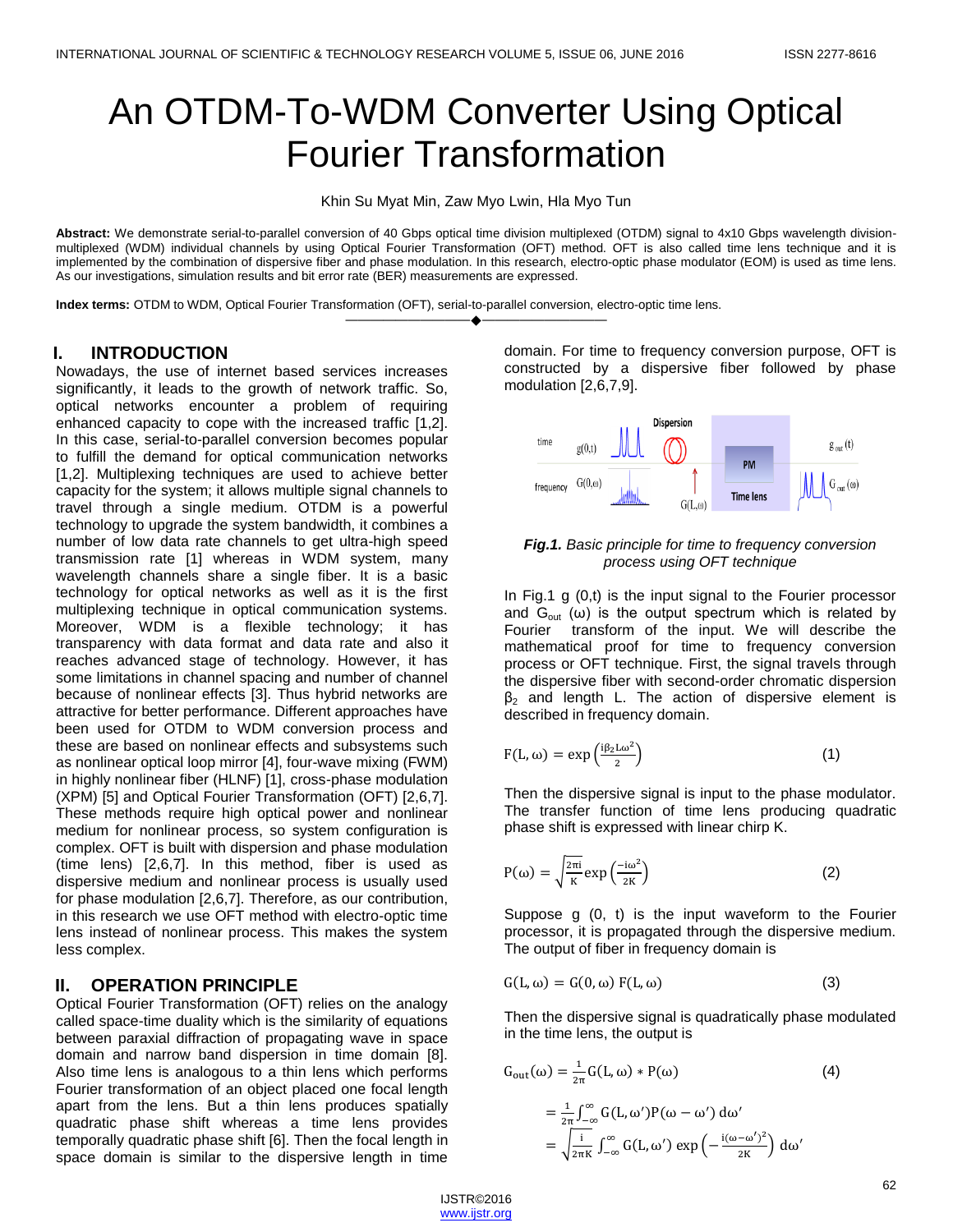$$
= b \int_{-\infty}^{\infty} G(0, \omega') \exp \left( i \frac{(\beta_2 L K - 1) \omega'^2 + 2 \omega \omega'}{2K} \right) d\omega'
$$

Where,  $b = \sqrt{\frac{i}{n}}$  $\frac{1}{2\pi K}$  exp $\left(-\frac{i\omega^2}{2K}\right)$ 

When the condition  $K = \frac{1}{Disp}$  is satisfied and the dispersion is  $Disp = \beta_2 L$ .

$$
G_{\text{out}}(\omega) = b \int_{-\infty}^{\infty} G(0, \omega') \exp\left(i \frac{\omega \omega'}{K}\right) d\omega'
$$
 (5)

Time and frequency are related by,  $t = \omega_{\bigg / K}^2$  ,

$$
G_{\text{out}}(\omega) = b \int_{-\infty}^{\infty} G(0, \omega') \exp(\mathrm{i} t \omega') d\omega'
$$
 (6)

Finally, the output spectrum of OFT is

$$
G_{out}(\omega) = 2\pi bg(0, t) \tag{7}
$$

The last equation means that the output of OFT in frequency domain is proportional to the input in time domain. At the output spectrum, the tributaries information appears at different wavelength allocations with spacing  $\Delta \omega = \Delta t K$ , which is also called time to frequency conversion factor, where  $\Delta\omega$  is angular frequency spacing and  $\Delta t$  is time spacing [6,7]. For the system time lens is the electrooptic modulator, therefore the phase shift is determined by  $\Delta \varphi = \frac{\pi V}{V_{\pi}}$  where V is the sinusoidal applied voltage to the modulator and  $V_{\pi}$  is the half-wave switching voltage of the modulator which is applied to get  $\pi$  phase shift [9,10]. As lens induces parabolic phase modulation, the parabolic part of the sine wave is needed to define. This region exists under the peak of the sine wave and can be determined by  $\tau_a \approx \frac{1}{\omega_m}$ ,  $\tau_a$  is the aperture time (the region that can provide quadratic phase) and *m* is the modulating frequency [9]. Thus the signal outside the time window will not be affected by quadratic phase modulation.



*Fig.2. Block diagram of the proposed system*

Fig 2 shows the setup for time to frequency converter. The figure contains two parts, OTDM transmitter and OFT for serial to parallel conversion process. At the transmitter, CW laser with 1550nm wavelength is used, then the laser output is encoded with 10 Gbps repetition rate PRBS (Pseudo-Random Bit Sequence Generator) in a Mach-Zehnder Modulator (MZM). The inputs to the multiplexer are RZ (return to zero) signals with Gaussian pulse which has pulse width of 8.25ps (33 percent of the bit duration). The output of multiplexer is OTDM multiplexed signal, it is applied to the Fourier processor performing time to frequency mapping of the input signal. In OFT, single mode fiber is used for dispersion with dispersion value *D* of 17 ps/(nm.km) (ITU-T recommendation G-652). The second order dispersion coefficient  $\beta_2$  is -21.6 ps<sup>2</sup>/km and the length of fiber is 1.84 km which is used to get channel spacing of 100 GHz (ITU-T G-694/ spectral grid for WDM). In order to demultiplex four channels, the phase modulation index of  $2\pi$  is applied to the phase modulator with 10GHz modulation frequency. For the control to the modulator, we used two settings at the RF signal which are 180 degree out of phase to each other. Finally, each 10 Gbps output WDM channel is extracted from broaden output spectrum by using tunable optical band pass filter (OBPF) at different wavelengths.

#### **III. SIMULATION RESULTS**

Simulations are carried out by Optisystem software. Fig.3 and Fig.4 compare input spectrum with 0 dBm input power at 1550nm center wavelength and broadened OFT output spectrum by the effect of phase modulation.



*Fig.3. Input spectrum*



*Fig.4. OFT output spectrum*

Fig.5 shows the four input tributaries to the OTDM transmitter. Each signal is 10 Gbps RZ signal with pulse width of 8.25 ps. All of four channels combine to form 40 Gbps OTDM signal.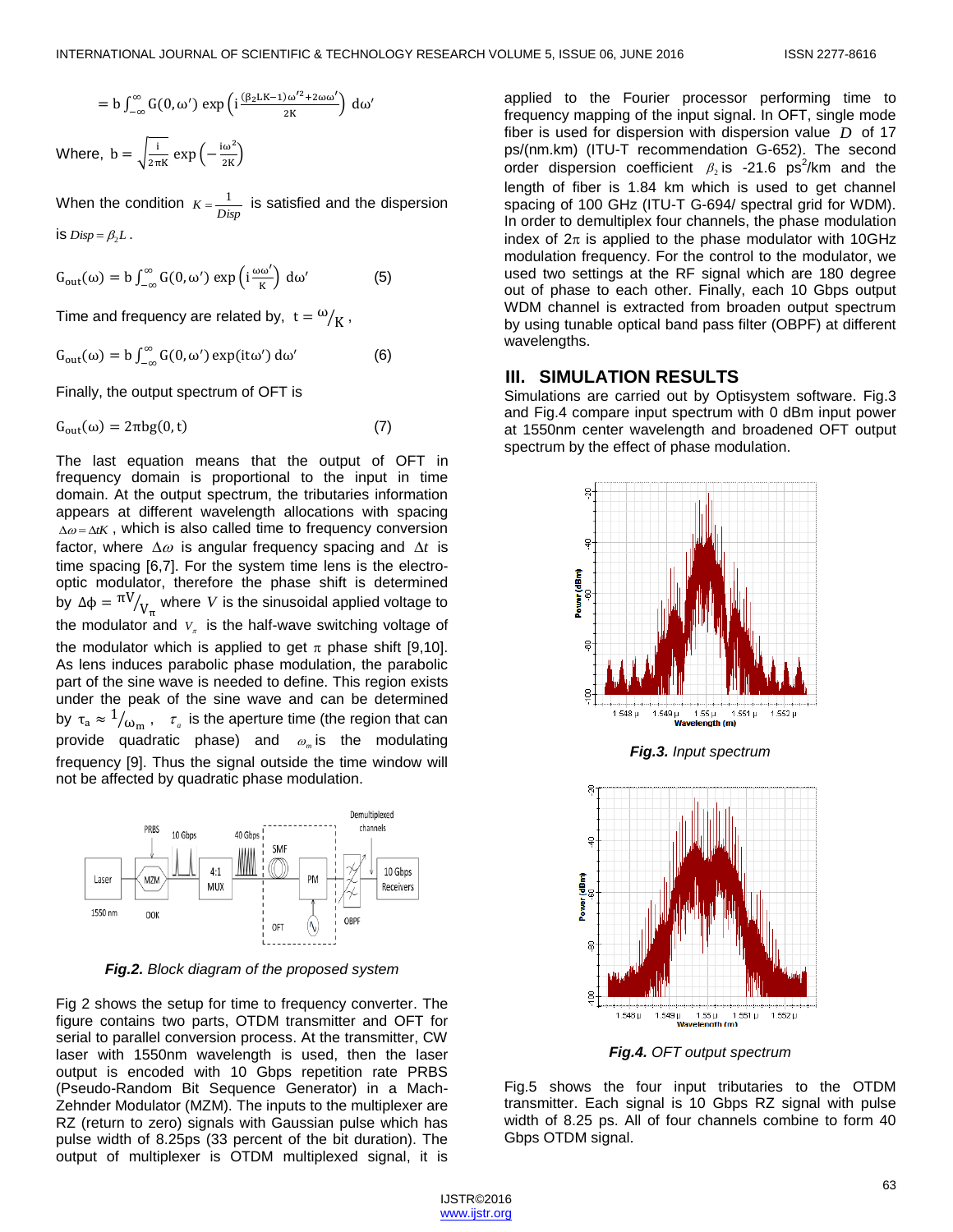

*Fig .5. Four input channels to OTDM transmitter.*

Fig.6 presents output WDM channels extracted from output OFT spectrum by 0.24nm band pass filter.





*Fig.6. 10 Gbps demultiplexd WDM channels*

Fig.7 describes the performance of the system. Full demultiplexing of four channels is achieved with power penalties around 3.5 dB at BER of 10 $^9$ .